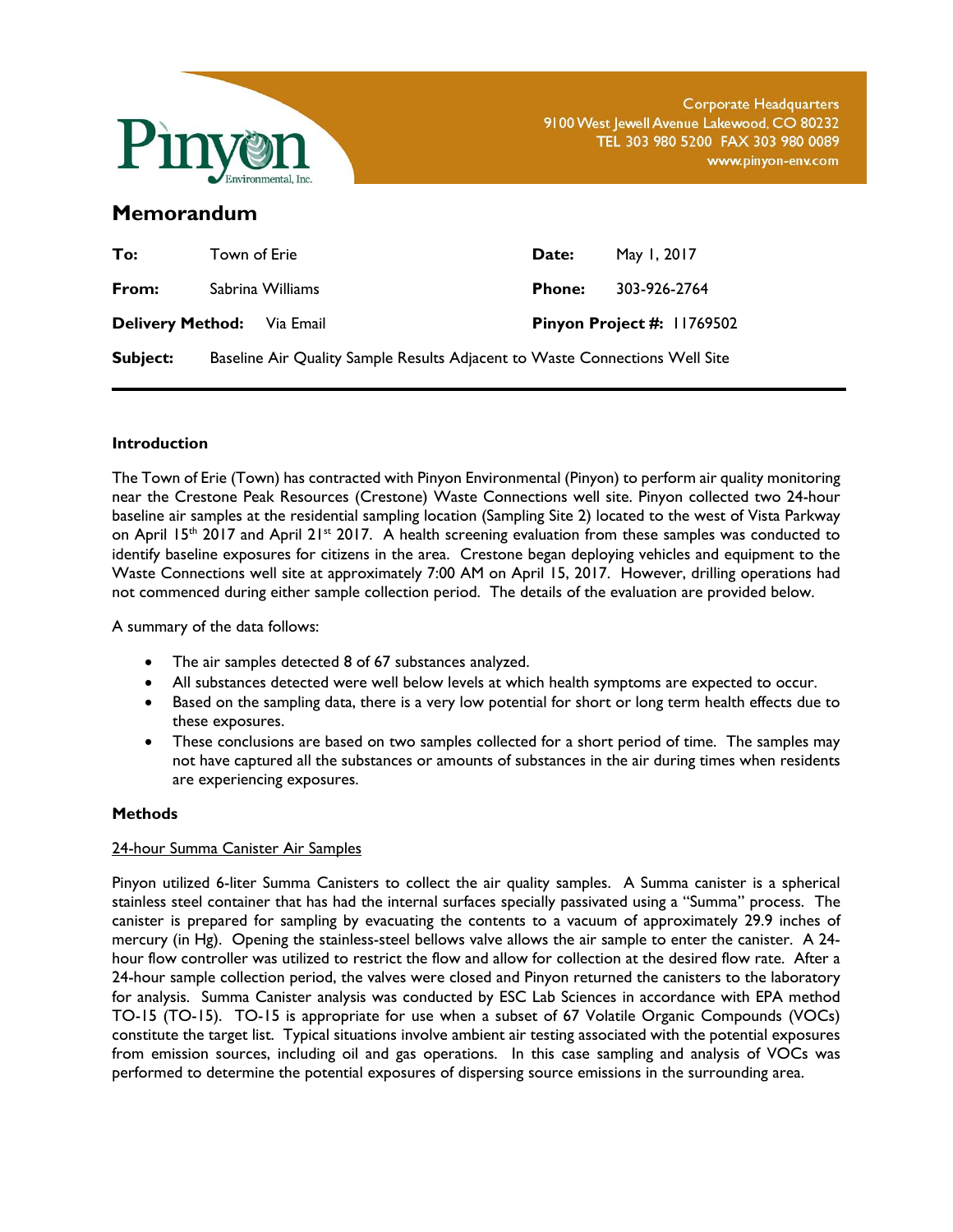

- **Baseline Air Quality Sample 1** 
	- o Start Date: April 15<sup>th</sup> 2017 at 2:00 PM
	- $\circ$  End Date: April 16<sup>th</sup> 2017 at 2:00 PM
	- o Initial Canister Pressure: -26.0 in HG
	- o Final Canister Pressure: -1.5 in Hg
- Baseline Air Quality Sample 2
	- o Start Date: April 22nd 2017 at 3:45 PM
	- o End date: April 23rd 2017 at 3:45 PM
	- o Initial Canister Pressure: -24.1 in HG
	- o Final Canister Pressure: 0.0 in Hg

# **Meteorology**

Meteorological data is collected by the National Weather Service (NWS) from the Erie Municipal Airport in 20-minute intervals. The NWS data coinciding with the sampling periods was evaluated to determine prevailing wind speed and wind direction during collection. Using the NWS data, a wind rose plot for each sampling period was generated by Pinyon as shown in Figures 1 and 2. A wind rose plot is a graphical display of the frequency of wind direction and intensity of wind speed and can be used to determine whether the sample was collected downwind of the well site and how wind conditions during the sample collection period may affect sample results.

# Figure 1 Wind Rose for 2:00pm April 15<sup>th</sup> through 2:00pm April 16<sup>th</sup>



Weather conditions observed during the April 15<sup>th</sup>-16<sup>th</sup> 2017 sample collection period were sometimes breezy with wind speeds varying from 0-12mph. The prevailing wind directions were easterly and south southeasterly. During these periods the sampling location was not downwind of the well site. However, winds were calm for the majority (54.5%) of the sampling period. Calm winds are ideal for the collection of ambient air samples as under this condition substances will not rapidly disperse from the sampling location. Therefore, the sample collected on April  $15<sup>th</sup> - 16<sup>th</sup>$  2017 is likely to be representative of ambient conditions.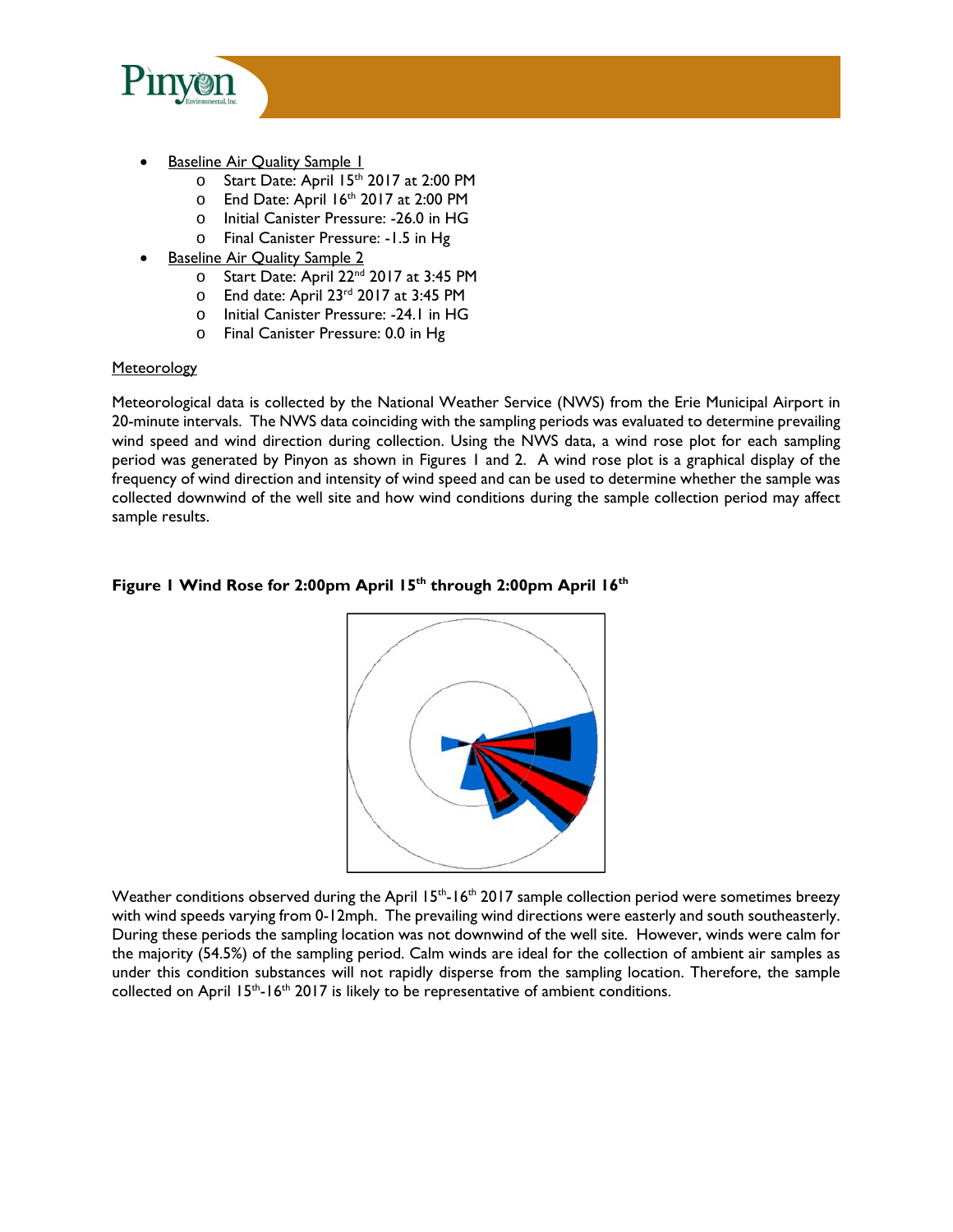

## **Figure 2 Wind Rose for 2:45pm April 22nd through 2:45pm April 23rd**



Weather conditions observed during the April  $22^{nd}$  – April 23<sup>rd</sup> 2017 sampling period were often windy with speeds ranging from 0-20mph and gusts as high as 29mph. The prevailing wind directions were easterly and east-southeasterly. During this period the sampling location was not downwind of the well site. Calm winds were periodically observed overnight for a total 18.1% of the sampling period. Wind speeds of this intensity can cause substances to rapidly disperse from the sampling location and may underestimate ambient concentrations under other meteorological conditions.

#### Screening Level Health Evaluation

A screening level health evaluation was performed by comparing the detectable substances in the air sample with short-term and long-term health limit levels established by federal and state agencies for each detected substance. The health limit levels represent the concentrations at or below which no appreciable health effects are likely to occur to individuals (including sensitive individuals) for a certain exposure period. Concentrations at or below this level can be considered a "safe" level of exposure. The collected samples represent a "snapshot" of the air concentrations in the area during the time of collection and may not be representative of the potential exposures over a longer period of time. Because the samples were collected prior to Crestone beginning operations at the Waste Connections Well Site, these samples represent baseline exposures to residents without influence of oil and gas operations. A generally accepted method for conducting this type of health evaluation is to conduct a two-step screening process:

- 1. Compare the results of the short-term sample with long-term health screening levels.
	- If the substance result is below the long-term health screening level, it is very unlikely that short-term exposure will result in short or long-term negative health consequences.
	- If the sample result is above the long-term health screening level, then move on the step two.
- 2. Compare the results of the short-term sample (substance identified in step one) with short-term health screening levels.
	- If the sample result is below the short-term health screening level, it is unlikely that shortterm exposure to this substance will result in negative health consequences.

### **Results**

A total of 8 of the 67 substances analyzed were detected in the two samples. Ethanol was not evaluated in the health assessment since it is of very low health risk and therefore, does not have a health screening level. The concentrations of all detected substances were below short and long-term health screening levels (Table 1).